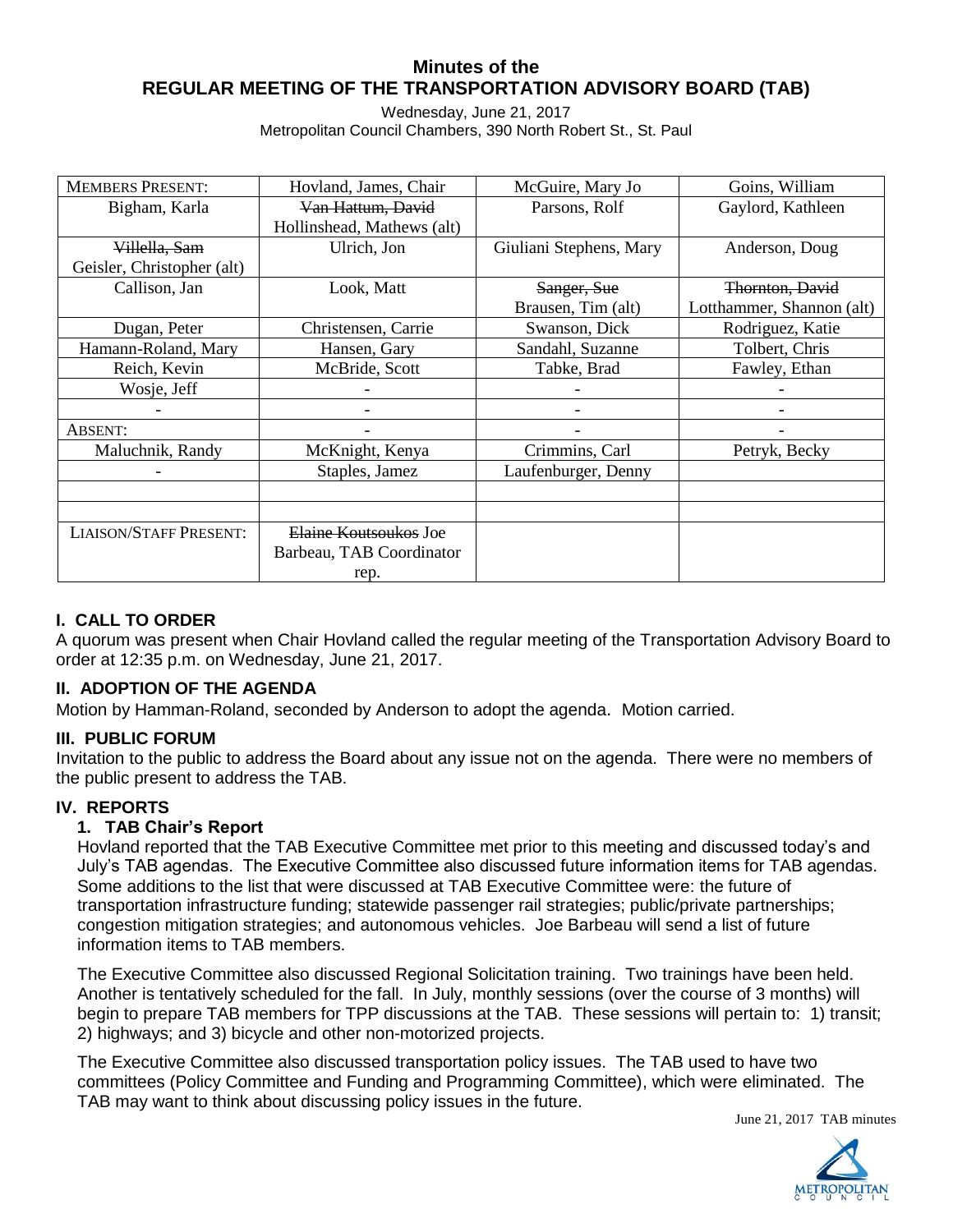Hovland stated that Tim Mayasich suggested a TAB "fieldtrip" in the future to provide an opportunity for TAB members to see projects that have been funded by TAB.

Hovland also announced his appointment of Peter Dugan as the TAB Liaison to the Transportation Committee and Karla Bigham as the alternate.

# **2. Agency Reports** (MnDOT, MPCA, MAC and Metropolitan Council)

MnDOT: Scott McBride – reported that MnDOT met with the USDOT about the process for FASTLANE grant recipients. MnDOT submitted the 35W North MnPASS lane with a funding gap of about \$60M. USDOT will announce FASTLANE grant recipients sometime in July. The USDOT will not release all the funds in the first round of FASTLANE grants. After the first-round awards, another FASTLANE solicitation with new criteria reflecting principles of the Trump Administration will open, followed by a TIGER solicitation.

MPCA: Shannon Lotthammer – reported that no bills passed the Legislature that would change the approach or require additional steps for states to receive settlement money from the Volkswagon settlement. A technical advisory group has been formed, including participants from MPCA, Metro Council, and Metro Transit to identify projects and move forward.

MAC: Carl Crimmins – not present.

Metropolitan Council: Katie Rodriguez - reported that buses will replace Green and Blue Line trains in Downtown Minneapolis from June 22 to July 3 for maintenance. In answer to a question from McGuire, Rodriguez stated that this level of extended interruption should not be needed for another 20 years.

Metropolitan Council will continue to receive input on the proposed transit fare increase through June 26. Thus far, 1,200 surveys have been collected. Rodriguez has blank surveys for those interested in completing one.

CTIB – Rodriguez reported that CTIB voted to dissolve today. She was not present so asked others if they could report. Look stated that this has been a foregone conclusion and the counties will now work together where needed to make decisions about transportation. Bigham stated that she views the new structure as a local control approach for a regional approach. County partners will work together; discussions are ongoing regarding how decisions will be made. McGuire pointed out that local communities should provide input to their counties, since the decisions will be made at the county level.

# **3. Technical Advisory Committee Meeting Report**

TAC Chair Steve Albrecht had nothing to report other than the business items that are on the TAB agenda today.

# **V. CONSENT ITEMS**

Motion by Bigham, seconded by McGuire, and carried to approve the minutes from the May 17, 2017, TAB meeting.

# **VI. ACTION ITEMS**

1. 2017-14: Streamlined TIP Amendment: MVTA

TAC Chair Albrecht presented this item. There were no questions from committee members. Motion by Look, seconded by Gaylord:

That the Transportation Advisory Board adopt the amendment into the 2017-2020 TIP to add MVTA's acquisition of a small bus.

Motion passed.

2. 2017-16: Draft 2018-2021 TIP for Public Comment

TAC Chair Albrecht presented this item. Information was presented by Metropolitan Transportation Services Senior Planner Joe Barbeau, Metro Transit Grants Manager Mary Gustafson, and Lynne Bly and Molly McCartney from MnDOT.

Hovland reminded the TAB that this action is to approve release of the Draft 2018-2021 TIP for the purpose of receiving public comment; approval of the final TIP will be in August. Motion by Hamman-Roland, seconded by Hansen: